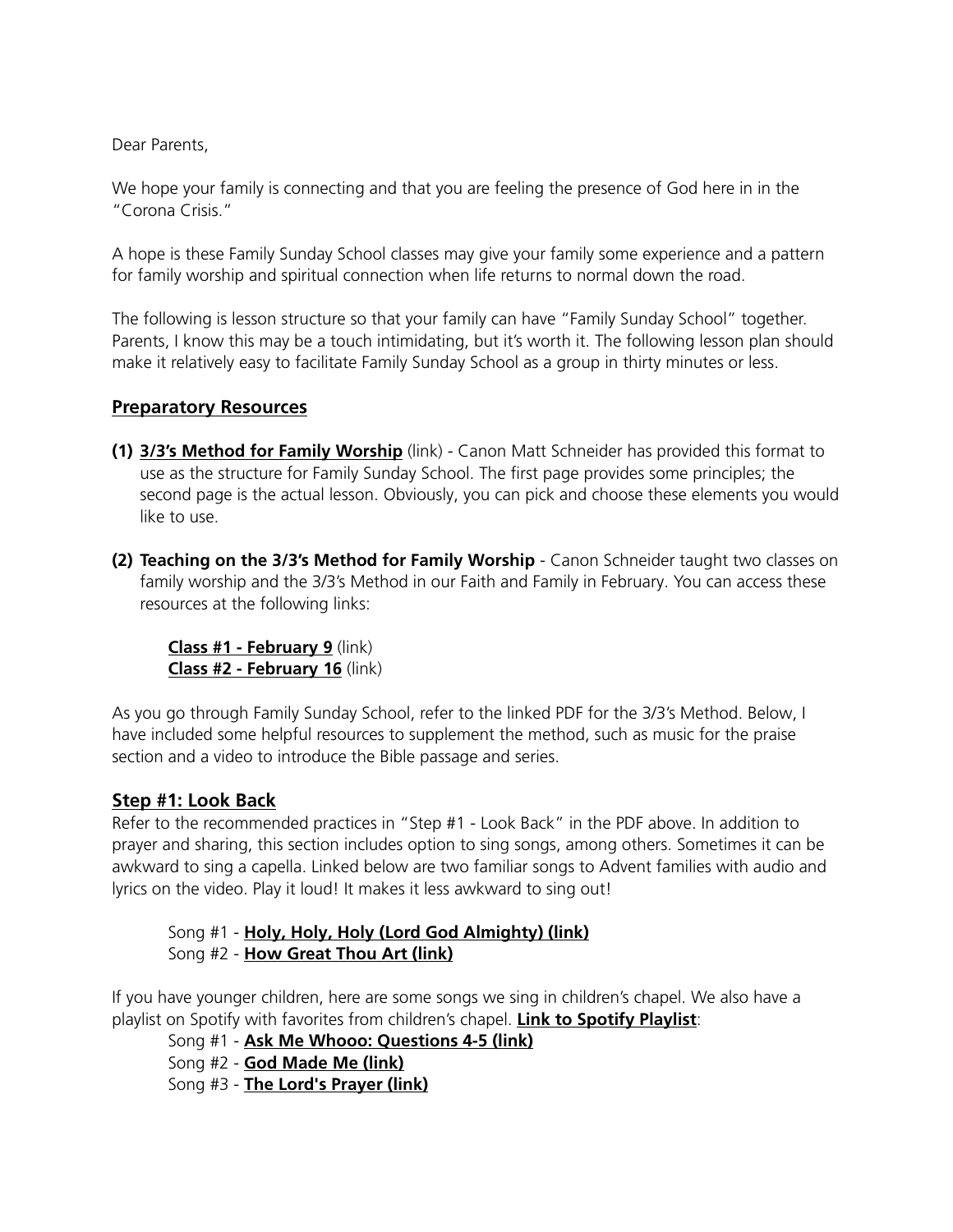#### **Step #2: Look Up**

Over the next several weeks, we will go through a series, "Trusting God in Scary Times." Each Bible passage will relate to one key attribute of God that enables us to trust him in times of fear. For Family Sunday School, we want you, as a group, to read and analyze the passage.

Today's passage, Psalm 40:1-10, talks about God as a rescuer. Use the questions on the right to dig into the content but use the questions Step #2 - Look Up - for personal application.

The **[video](https://vimeo.com/403162514)** (link) gives an introduction to and some background on this psalm.

### **Psalm 40: 1-10**

I waited patiently for the Lord;

he inclined to me and heard my cry.

2 He drew me up from the pit of destruction, out of the miry bog,

and set my feet upon a rock, making my steps secure.

3 He put a new song in my mouth, a song of praise to our God.

Many will see and fear, and put their trust in the Lord.

4 Blessed is the man who makes the Lord his trust, who does not turn to the proud,

to those who go astray after a lie!

5 You have multiplied, O Lord my God,

your wondrous deeds and your thoughts toward

us; none can compare with you!

I will proclaim and tell of them,

yet they are more than can be told.

6 In sacrifice and offering you have not delighted, but

you have given me an open ear.

Burnt offering and sin offering you have not required.

7 Then I said, "Behold, I have come;

in the scroll of the book it is written of me:

8 I delight to do your will, O my God; your law is within my heart."

9 I have told the glad news of deliverance in the great congregation;

behold, I have not restrained my lips, as you know, O Lord.

10 I have not hidden your deliverance within my heart;

 I have spoken of your faithfulness and your salvation; I have not concealed your steadfast love and your faithfulness from the great congregation.

## **Questions on the passage:**

V1 - How did God respond to the speaker's prayer?

V2 - Out of what did God draw him? How can you relate our present crisis to this place? Where did God put him after raising him up?

V3 - How did the speaker respond to God's deliverance?

V4 - What makes a person blessed? (Happy)

V8- How has God's rescue of the speaker affected his feelings toward the Lord?

V9-10 - What has the speaker done with his story of God's deliverance? Do you think we may have stories of deliverance to tell from this crisis? How is the sharing of the gospel like this man sharing of his deliverance?